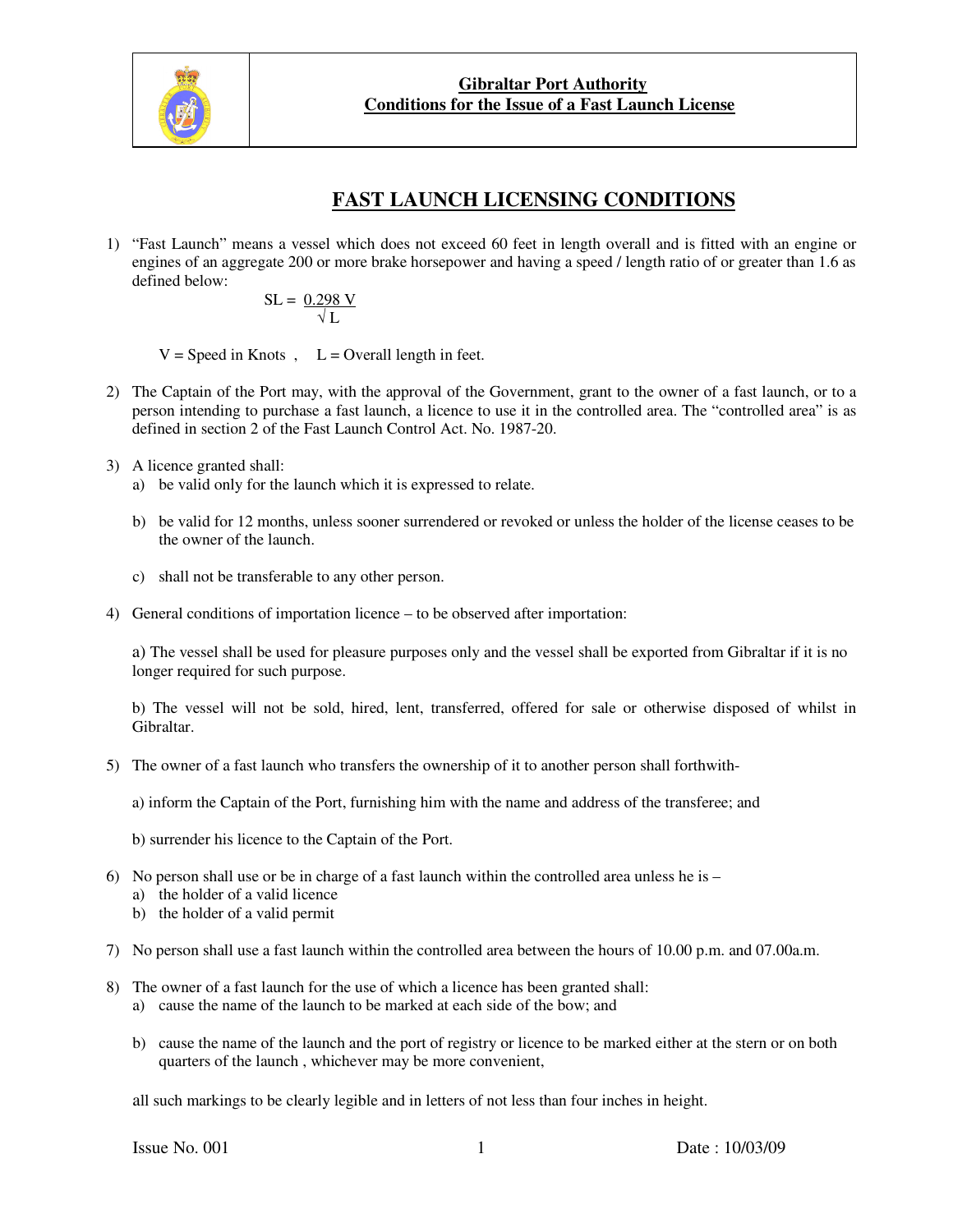

# **FAST LAUNCH LICENSING CONDITIONS**

#### 9)

- a) No modification shall, without the approval of the Captain of the Port, be made to the engine or engines of a fast launch, which would cause the engine or engines to become capable of developing greater power.
- b) No engine fitted to a fast launch shall, without the approval of the Captain of the Port, be replaced by an engine or engines of greater horsepower.
- c) No additional engine shall, without the approval of the Captain of the Port, be fitted to or carried in a fast launch.
- 10) a) No fuel shall be carried in a fast launch otherwise than in approved tanks fitted in a position authorised by a surveyor of ships.
	- b) No modification shall be made to the fuel tanks of a fast launch nor shall any additional tank be fitted without the approval in writing of the Captain of the Port.
	- c) The Captain of the Port shall not approve any modification or addition which would result in any fuel being carried otherwise than in accordance with subsection 10(a) .

11)

- a) Where a fast launch has been undergoing repairs or adjustments in any shipyard or marina, she may, notwithstanding anything contained in section 9 of the Fast Launch Control Act. No. 1987-20 ( see section (6) above ) , be taken out for testing in the controlled area by a mechanic approved for that purpose by the Captain of the Port.
- b) Approval of a mechanic for the purpose of testing fast launches shall be in writing and may be withdrawn by the Captain of the Port at any time.
- 12) a) It shall be the duty of the owner of a fast launch to procure the survey of the launch by surveyors of ships at least once in every year at intervals, as nearly as may be, of twelve months and no such launch shall be taken to sea unless there is in force in respect of her a valid certificate as to survey issued in pursuance of this section.
	- b) A declaration of survey of a fast launch shall include statements of the following particulars, if the surveyor is satisfied on the survey that he can with propriety so state-
		- (i) that the life saving appliances carried are sufficient and in good condition; and
		- (ii) that the general equipment is in good condition and properly adjusted; and
		- (iii) that the launch is seaworthy and is not unsafe.
	- c) Nothing in this section shall be construed as derogating from the provisions of section 105 of the Merchant Shipping Act.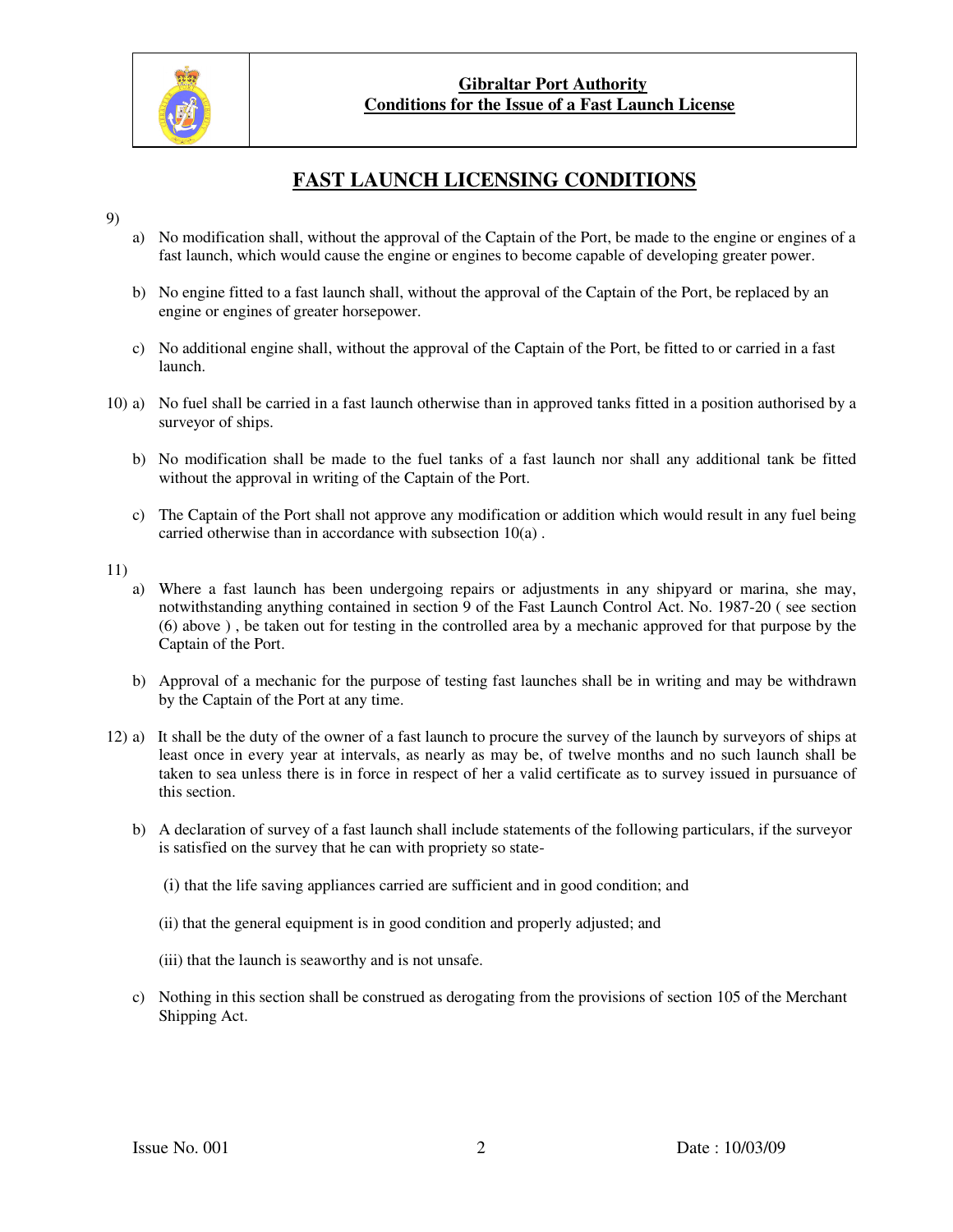

# **FAST LAUNCH LICENSING CONDITIONS**

- 13) A craft of any description, whether it is a fast launch, will be subject to a survey and speed trial at any time by the Maritime Administrator at the request of the Collector of Customs, Captain of Customs, Captain of the Port or Commissioner of Police.
- 14) Owner of a Licensed fast launch will be required to be in a possession of an approved Certificate of Competency and the said owner will be required to be embarked onboard the fast launch whilst in use.
- 15) No craft (fast launch or otherwise) to be allowed into Gibraltar unless the engine bears a legible serial number on an appropriate identity plaque attached to the engine.
- 16) All craft must register with Captain of the Port irrespective of length.
- 17) Licence fees are payable irrespective of the length of the vessel.
- 18) The minimum requirement is for third party insurance for craft exceeding 15 knots.
- 19) A Licence cannot be issued to an applicant for a named user who has a conviction under the Drugs (Misuse) Act, Import and Export Act, any violation or breach of the Merchant, Shipping Act, Port Act, Fast Launches (Control) Act or any subsidiary legislation, Drug Trafficking or Criminal Justice Act.
- 20) The application must comply with the conditions set out in the Import and Export Control Regulations.
- 21) Any restriction on use of craft is to be included in the licence.
- 22) A Fast Launch Licence is valid for twelve months and must be renewed annually.
- 23) a) Charges for Fast Launch Licence:

| i) An Annual fee for application for a licence including the issue of a licence<br>and survey | £ 50 |
|-----------------------------------------------------------------------------------------------|------|
| ii) Approval of modification of engines                                                       | £ 10 |

- 24) If the Chief Executive of the Gibraltar Port Authority believes that any of the above conditions are not met to his satisfaction, he may suspend or withdraw a licence at any time
- 25) The owner of a fast launch must abide by the Port Rules , Fast Launches (Control) Act and the authority of the Captain of the Port
- 26) The Chief Executive of the Gibraltar Port Authority reserves the right to amend the conditions for issue of a Fast Launch Licence at any time.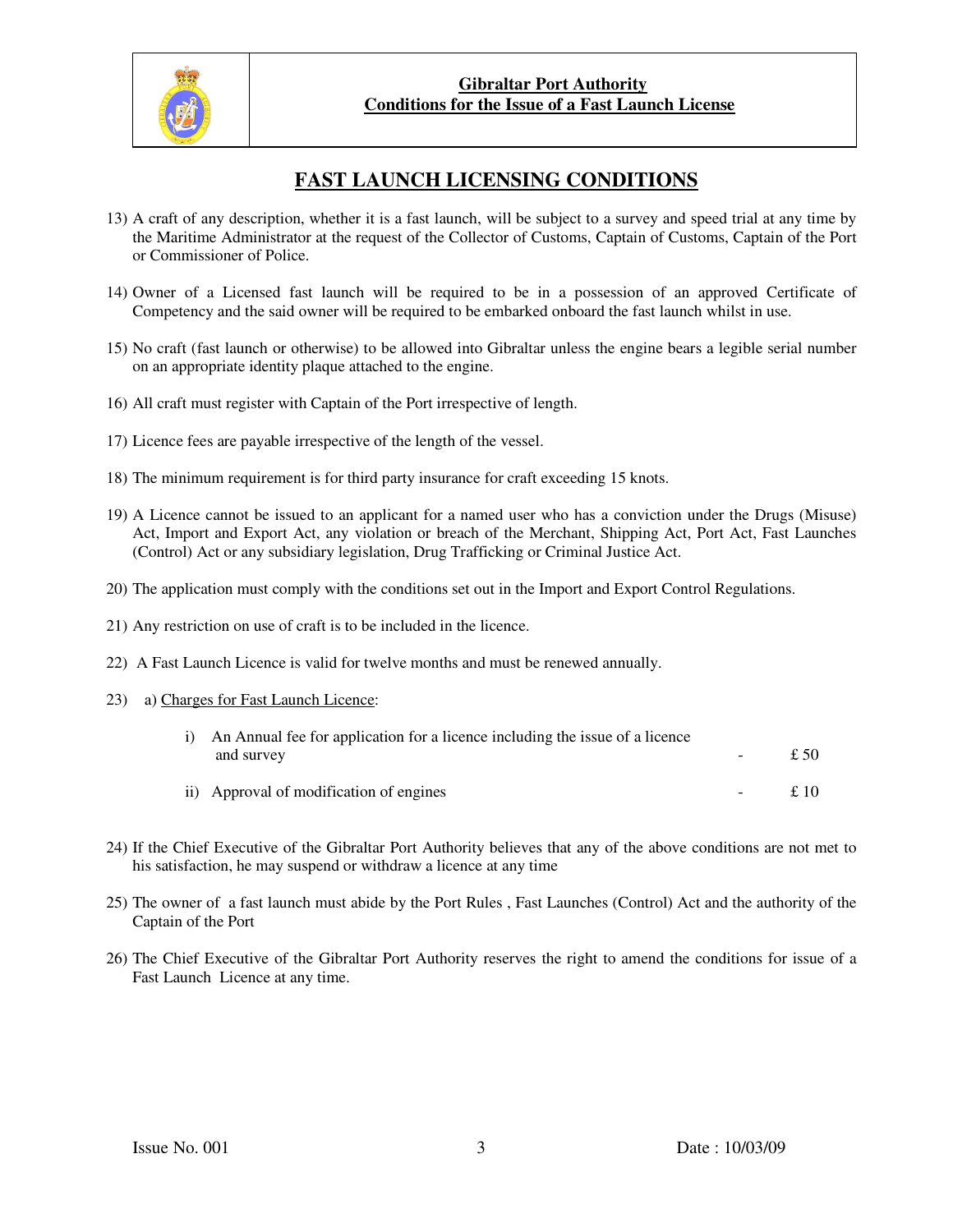

# **APPLICATION REQUIREMENTS FOR A FAST LAUNCH LICENCE**

### **The Application Form needs to be accompanied by the following documentation:**

#### **All documentation needs to be submitted in original. Photocopies are not acceptable.**

- 1) I/D Card or Passport
- 2) Proof of address
- 3) An applicant must produce a manufacturer's certificate. In the case of an old craft, for which a manufacturer's certificate may not be available, discretion will be used in consultation with the Maritime Administrator to determine whether or not the craft can be licensed or registered in Gibraltar.
- 4) Two identical postcard size coloured photographs of the craft are required.
- 5) Engines Manufacturer's Certificate. The model number and serial number(s) of the engine(s) stating their rating in kilowatts and bhp is essential.
- 6) Letter of confirmation of mooring (if not Government mooring).
- 7) Bill of Sale to be produced
- 8) Valid Certificate of Insurance or evidence that the vessel will be insured if the Licence is granted.
- 9) A Certificate of Competence issued by a recognised Authority and approved by the Maritime Administrator
- 10) Import Duty receipt from Customs.(If vessel already imported into Gibraltar).
- 11) The appropriate licence fee, which is as follows :
	- a) Charges for Fast Launch Licence:

| i) An Annual fee for application for a licence including the issue of a licence |  |     |
|---------------------------------------------------------------------------------|--|-----|
| and survey                                                                      |  | £50 |
| iii) Approval of modification of engines                                        |  | £10 |

- 12) A declaration signed by each intended authorised user of the launch consenting to the Port Authority checking with the Royal Gibraltar Police in respect of any previous convictions.
- 13) A statement on whether the fast launch is to be used for one-off event for a defined period of time(such as a race) or whether it is intended to import it on a licence that will need to be renewed annually.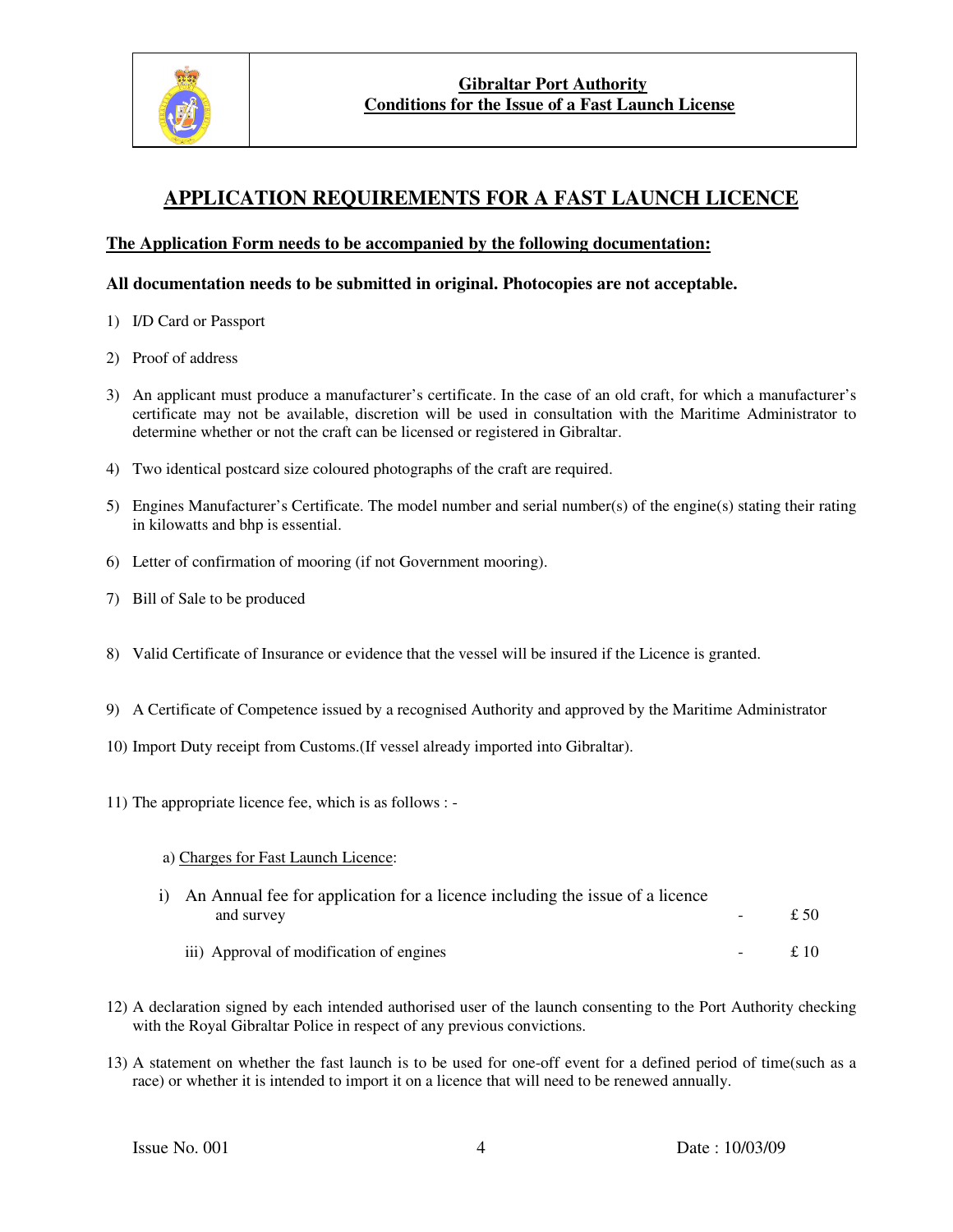

# **Guide to Application Requirements FOR A FAST LAUNCH LICENCE**

|                                                                                                                                                                                        | <b>YES</b> | N <sub>0</sub> |
|----------------------------------------------------------------------------------------------------------------------------------------------------------------------------------------|------------|----------------|
| Application must be submitted on as shown in Form FL/1 $\&$ FL/2                                                                                                                       |            |                |
| Application must be signed by the individual applying for the Licence                                                                                                                  |            |                |
| Application must be accompanied by the fee                                                                                                                                             |            |                |
| <b>Specific details to this Application:</b>                                                                                                                                           |            |                |
| a) I/D Card or Passport                                                                                                                                                                |            |                |
| b) Proof of address                                                                                                                                                                    |            |                |
| c) Does the vessel engine bear a legible serial number on an appropriate identity<br>plaque attached to the engine?Evidence to be attached.                                            |            |                |
| d) Evidence of vessels Manufacturers Certificate.                                                                                                                                      |            |                |
| e) Model number and serial number(s) of the engine(s) stating their rating in<br>kilowatts and bhp.                                                                                    |            |                |
| f) Letter of confirmation of mooring (if not Government mooring)                                                                                                                       |            |                |
| g) Evidence of Insurance (third party minimum) or evidence that the vessel will be<br>insured if the Licence is granted.                                                               |            |                |
| h) Certificate of Competence                                                                                                                                                           |            |                |
| i) Import Duty receipt from Customs (If vessel already imported into Gibraltar).                                                                                                       |            |                |
| j) Two identical postcard size coloured photographs of the craft.                                                                                                                      |            |                |
| k) Declaration by each authorised user giving consent for checking with the<br><b>Gibraltar Police</b>                                                                                 |            |                |
| 1) Statement on whether fast launch is to be used for one – off event(such as a<br>race) or whether it is intended to import it on a licence that will need to be<br>renewed annually. |            |                |
| m) Bill of Sale                                                                                                                                                                        |            |                |